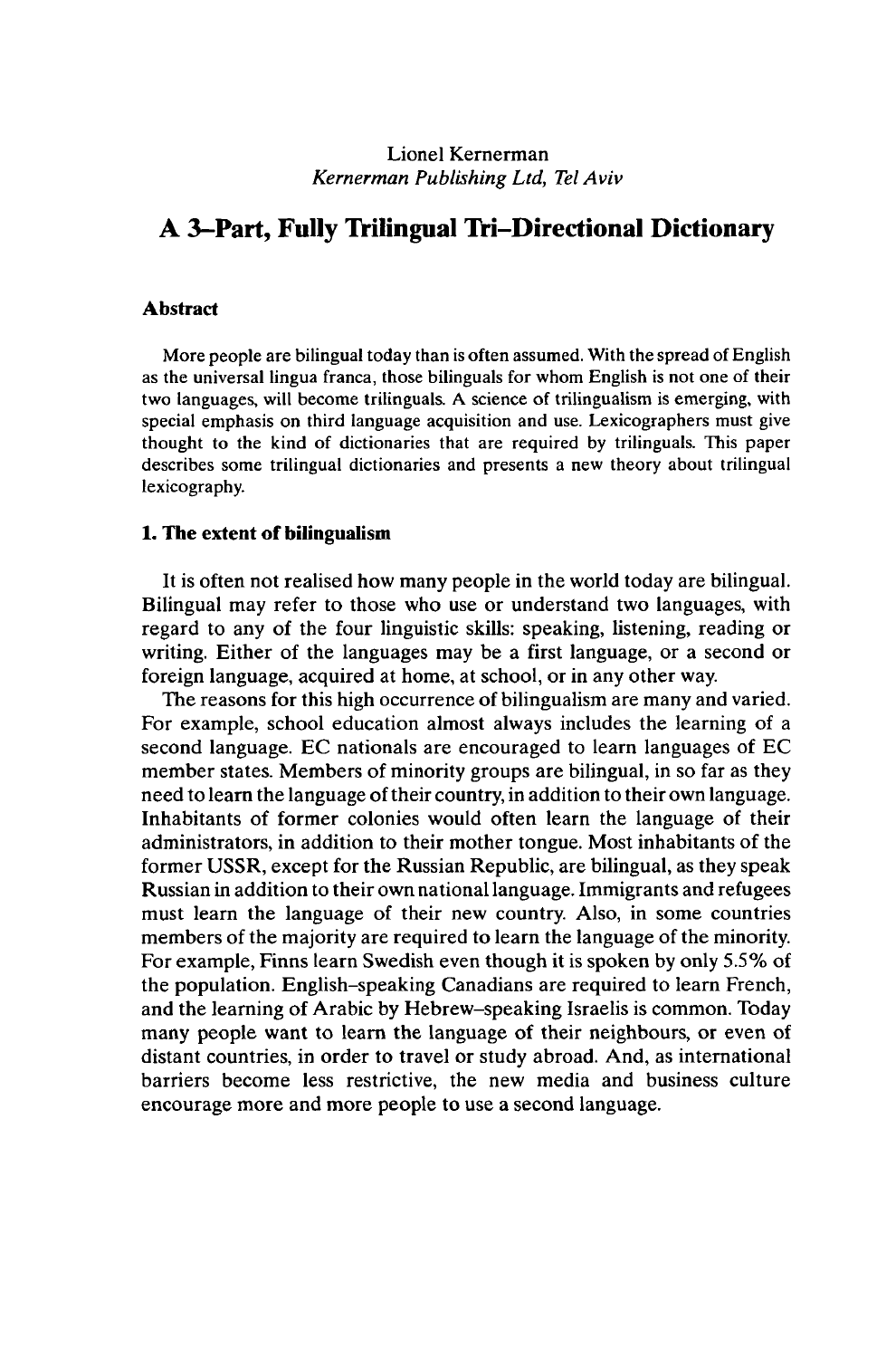### **2. The global expansion of English**

**It** is estimated that 300 to 400 million people throughout the world are currently learning English as the main international language for communication or for personal use, and that this figure will increase to one billion at the end of this decade. The status of English as the most important language for international use is undisputed. Before long every child in the world, as well as many adults, will be learning English. This will make all those bilinguals (for whom English is not one of their two languages)  $$ trilinguals. Trilingualism concerns us here only in as much as it is related to lexicography.

#### **3. The lexicographical needs of trilinguals**

#### **3.1. The new awareness of trilingualism**

The first conference on trilingualism was held in 1993 at the University of Haifa in Israel. One of the topics discussed was trilingual lexicography, and out of this discussion grew a theory for a fully trilingual dictionary.

#### **3.2. Trilingual lexicography**

Since trilinguals may want to look up words in any one of three languages, they require dictionaries containing three word lists. As they may want to translate from any one of these three languages, each word listed must have a translation in each of the other two languages. Thus, there must be three separate sections to be fully trilingual. It is not enough that the translation in each language be a faithful equivalent of the particular meaning of the headword: each of the translations of a given headword must also be an accurate translation of each other. This may be diagramatically represented by three triangles, each with one of the three languages at its apex, and the remaining two at its base. For example, a fully trilingual dictionary for Russian, Ukrainian and English can be diagramatically represented as follows:



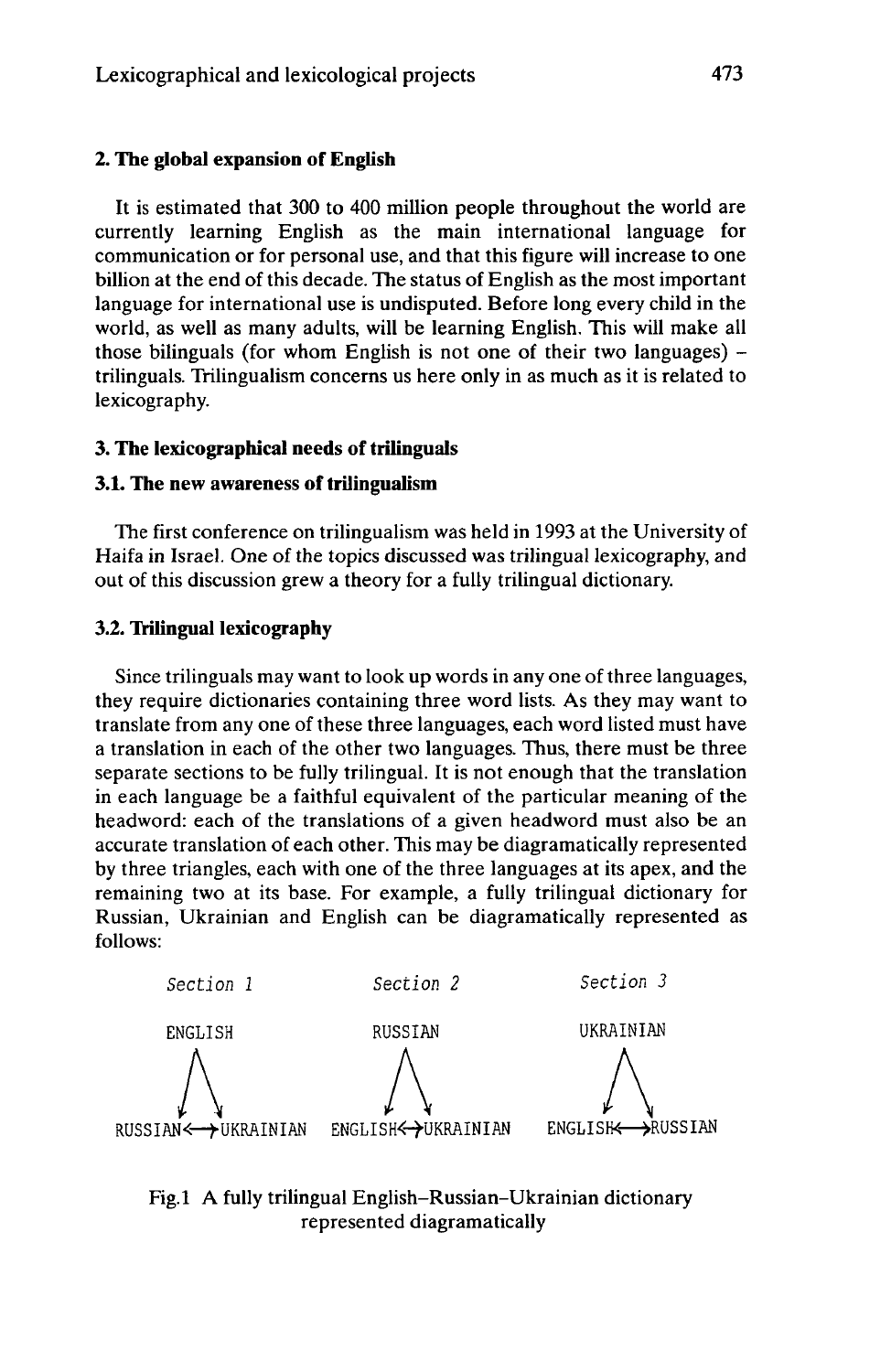Notice that the arrow connecting the source language (the entry word) with each of the translations is one-way, whereas the arrow connecting the two translated languages is two-directional, as the translations must be compatible with each other. This means that each entry must be compiled by a trilingual lexicographer, not by two separate bilingual lexicographers. An actual case is described in 4.1.

#### **4. Some approaches to trilingual dictionaries**

**4.1** One attempt at such a dictionary was published in Israel in 1993 by Kernerman Publishing and Lonnie Kahn: *Oxford Elementary Dictionary English-English-Hebrew-Russian,* having 10,000 words. It was intended to serve the needs of Russian immigrants in Israel, who are faced with the necessity of learning two foreign languages simultaneously: Hebrew, the language of Israel, and English, which is taught in Israeli schools as the first foreign language. The dictionary is based on *Oxford Elementary Learner's Dictionary ofEnglish,* and is thus an English encoding dictionary. An extract from the dictionary is shown in Appendix 1.

Four types of information are provided in the English text: headword, part-of-speech, definition and example of usage. The Hebrew and Russian texts are translations of the headword. The other three components of the English text are not translated. It is interesting to note that when the material for this dictionary was in preparation, the Hebrew translation was first done by an English-Hebrew lexicographer, and the Russian by an English-Russian lexicographer. It was then found that the Hebrew and Russian translations were not always compatible, so that it became necessary to engage an editor who was competent in all three languages to modify some of the translations.

4.2 A more serious trilingual dictionary is *Super Dictionary,* published in Israel in 1993 by AD Publishing. It has 50,000 words and a large number of appendixes (235 out of almost 1,000 pages). It is a Hebrew learner's dictionary, giving in Hebrew the headword, part-of-speech, definition, example of usage and inflexions, with brief translations of the entry word in English and Russian. The other components of the Hebrew text are not translated. It is intended for Russian-speaking immigrants in Israel who are learning Hebrew and English. An extract is reproduced in Appendix 2.

4.3 Trilingual glossaries can frequently be found in tourist guides, phrase books, and in technical and professional terminology lists. They are usually simple translating vocabularies, such as the extract reproduced in Appendix 3, taken from *Guide de Conversation Francais-Catalan-Espagnol,* published in Spain in 1992 by Ediciones de la Magrana.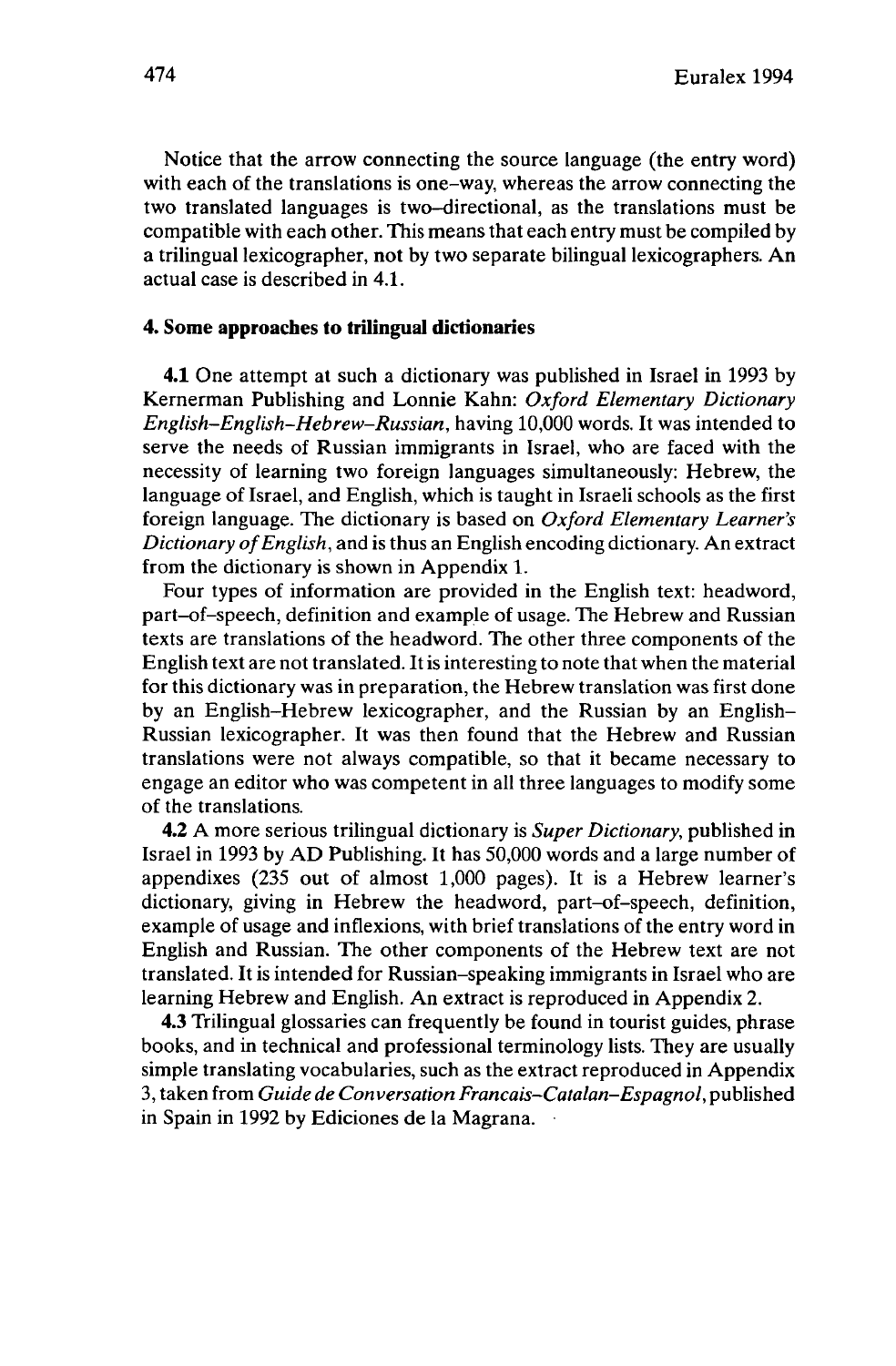#### **5. A first attempt**

In October 1993 preparations were made to compile the first fully trilingual dictionary. The project, initiated by Kernerman Publishing, was to be carried out under the auspices of the Kharkov Polytechnic Institute and Kharkov Lexicographic Society in the Ukraine. The first stage planned was the Russian-Ukrainian-English section, which was to contain some 25,000 headwords. This was to be a prelude to a fully trilingual three-part 60,000 headword dictionary, whose compilation would have needed several years. Its intended market was Ukrainians living in their own independent state, most of whom are more fluent in Russian than in Ukrainian.

The original purpose of this paper was to report and discuss the progress of that project, which, by now, should have been under way for almost one year. Unfortunately, this project has been postponed.

### **6. The alternative**

However, a different project was began this year in the Ukraine  $-$  not a fully trilingual dictionary, but one section of such a dictionary. This particular variation is not English-Ukrainian-Russian, but English-English-Ukrainian-Russian. Its base is English-English, and it is taken from *Chambers Concise Usage Dictionary* (an English learner's dictionary). Its potential market is speakers of Ukrainian and/or Russian who are learning English. It is a wholly commercial venture, to be published by OKO Publishing House in the Ukraine, and is in fact part of the Kernerman Semi-Bilingual Dictionaries series, even though a third language (Russian) is being added. It is patterned structurally after OED-EEHR, differing mainly in size. It has 25,000 entries and is intended for secondary and tertiary school students, and more advanced users.

### **7. Multi-language dictionaries and the problem ofspace**

Because of the great amount of space required, multi-language dictionaries usually do not provide more than the headword, and a brief translation into each of the other languages. Their use and reliability are limited, as they usually give just one sense per headword, and the translation may be ambigious, inaccurate or just misleading. Appendix 4 has an extract from Europa *Wörterbuch Simultan Dictionary, Deutsch-Englisch-Franzözisch- Spanisch-Italienisch,* published in 1991 by Eurobooks.

*Harrap's Five Language Dictionary, English-French-German-Italian-Spanish,* published in 1991, although based on the one-to-one translation method, incorporates a clever space-saving device (see Appendix 5). Whereas other multilingual dictionaries have headwords listed in only one of the languages contained therein, Harrap's FLD has one alphabetical wordlist containing all the words in all five languages. This makes for an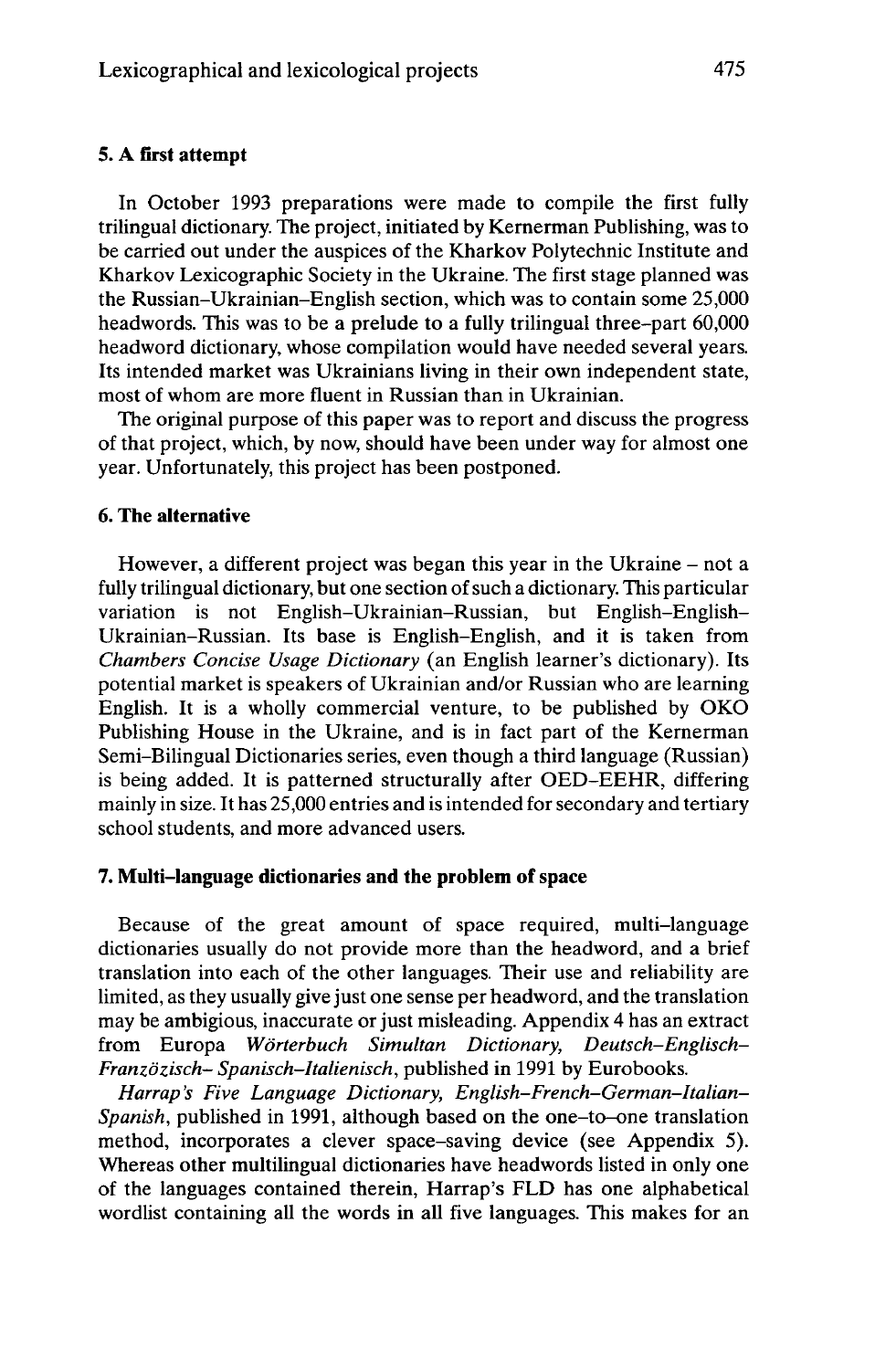exceedingly long word list, but the user does not have to look first for the desired language section and then for the headword. Thus there is one combined list for all five languages. This method is possible in this particular case, as all five languages employ the same Roman alphabet. Itis not possible for dictionaries of languages that have different alphabets.

A combined Russian-Ukrainian word list incorporating the concept employed in Harrap's FLD was planned for the tri-directional dictionary whose compilation was temporarily postponed. This would have been possible, since two of the three languages - Russian and Ukrainian - use the same, Cyrillic alphabet. That would have produced a trilingual dictionary with not three, but two word lists.

It is clear that this essay deals with a paper-based technology and the subsequent restrictions imposed by the nature of printed books, mainly the problem of space. This can be overcome only by the use of electronic means. CD ROMs, computers and hand-held sets can contain a word list for each language. The ultimate in multilingual dictionaries is the CD ROM, which contains, at present, 13 languages, and in which each word list can be accessed separately. (Appendix 6)

#### **References**

Oxford Elementary Dictionary, English-English-Hebrew-Russian. 1993. Tel Aviv: Kernerman Publishing and Lonnie Kahn.

Oxford Elementary Learner's Dictionary of English. 1981. Oxford: Oxford University Press.

Super Dictionary, Hebrew-Russian-English. 1993. Tel Aviv: AD Publishing.

Guide de Conversation, Francais-Catalan-Espagnol. 1992. Barcelona: Ediciones de la Magrana.

Chambers Concise Usage Dictionary. 1985. Edinburgh: W&R Chambers.

Europa Wörterbuch Simultan Dictionary, Deutsch-Englisch-Franzözisch-Spanisch-Italienisch 1991. Geneva: Eurobooks.

Harrap's Five Language Dictionary, English-French-German-ltalian-Spanish. 1991. London: Harrap Books.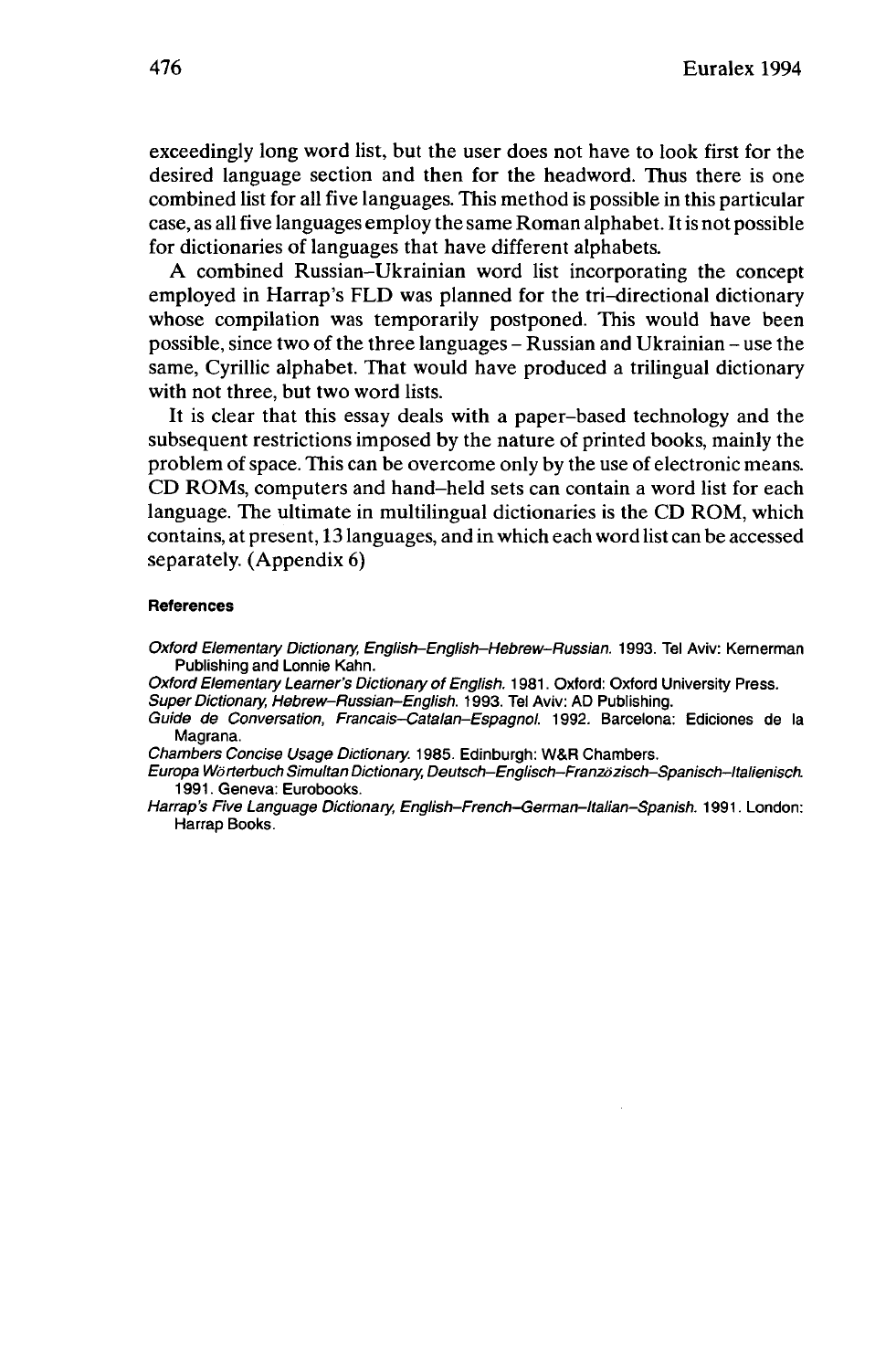### **Appendixes**

| refreshments n. snack: food or drink<br>that you can buy in a public place: We<br>had refreshments in the interval.                                                                                                                                                             | אזורי<br>региональный<br>register <sup>1</sup> n. list of names, etc.; a register<br>of voters.                                                                                                                                                 |
|---------------------------------------------------------------------------------------------------------------------------------------------------------------------------------------------------------------------------------------------------------------------------------|-------------------------------------------------------------------------------------------------------------------------------------------------------------------------------------------------------------------------------------------------|
| ארוחה קלה: כיבוד קל<br>refrigerator n. cold cupboard for lood.<br>холодильник<br>מקרר                                                                                                                                                                                           | מרשִׁם: רשימָה "cnиcox; peecтp<br>register <sup>2</sup> v. 1 put a name, etc. on a list:<br>New guests must register in the hotel                                                                                                               |
| <b>refuge</b> <i>n</i> , place where you are safe from<br>danger, trouble, etc.<br>מקלט: מפלט<br>убежище<br>take refuge from something, go to a safe<br>place to get away from something: The<br>bud took refuge from the cat in the tree.<br>למצוא מחסה מפני־ находить убежище | book.<br>לרשום: להירשם (регистрировать(ся<br>2 point to a number: It was so hot that<br>the thermometer registered $40^\circ$ C.<br>להראות חספו להראות<br>3 send a letter or parcel by special post<br>so that you will get money back if it is |
| refugee <i>n</i> , someone who is running<br>away from danger and trying to find a<br>new, safe home.<br>беженец; эмигрант<br>פליט                                                                                                                                              | <b>Fost.</b> לשלוח בדואר רשום<br>посылать заказной почтой<br>registration n.<br>הרשמה: רישום<br>регистрация                                                                                                                                     |

# Appendix 1: Extract from Oxford Elementary Dictionary, English-English-Hebrew-Russian

| объявление    | מודעה, מוֹדְעַה (מוֹדְעוֹת)                       |
|---------------|---------------------------------------------------|
| advertisement | יִרְיעָה אוֹ פִּירסוּם בָּעִיתוֹן, בָרחוֹבוֹת     |
|               | או על לוח מיוחד לכך:                              |
|               | רְאִיתִי מוֹדְעָה בָעִיתוֹן עָל קורס מַחִשְׁבִים. |
|               | траурное объявление / obituary<br>מודעת אַבַל     |

מודעות, מודעות כסווнине, осведомленность מָה שַמוּדְעִים לוֹ, כּשֵׁשָׂמִים לָב לְמְשָׁהוּ: awareness המודעות שלו לעצמו גדלה, לאחר שלמד פסיכולוגיה.

упомянутый מוזכר<sub>ת</sub> מֻזְכָּר שְהַזְכָּירוּ אוֹתוֹ, הַנְזְכָר, שָׁנָאֲמָר קוֹדָם: (.mentioned (adj הְבִיכִּלְיוֹנַךְפִיָה מחכָרֶת בְּסוֹף הַסֲמֶך. מוזכרת, מוזכרים, מוזכרות

удешевленный reduced (adj.)

שָהוֹרִידוּ אֶת הַמְחִיר שָלוֹ: הַכַּנְדִים נְמַכְּרוּ בְּמַחִירִים מּוֹזְלָים. מוזלת, מוזלים, מוזלות

מוזל<sub>ת</sub> מוזל

Appendix 2: Extract from Super Dictionary, Hebrew-Russian-English